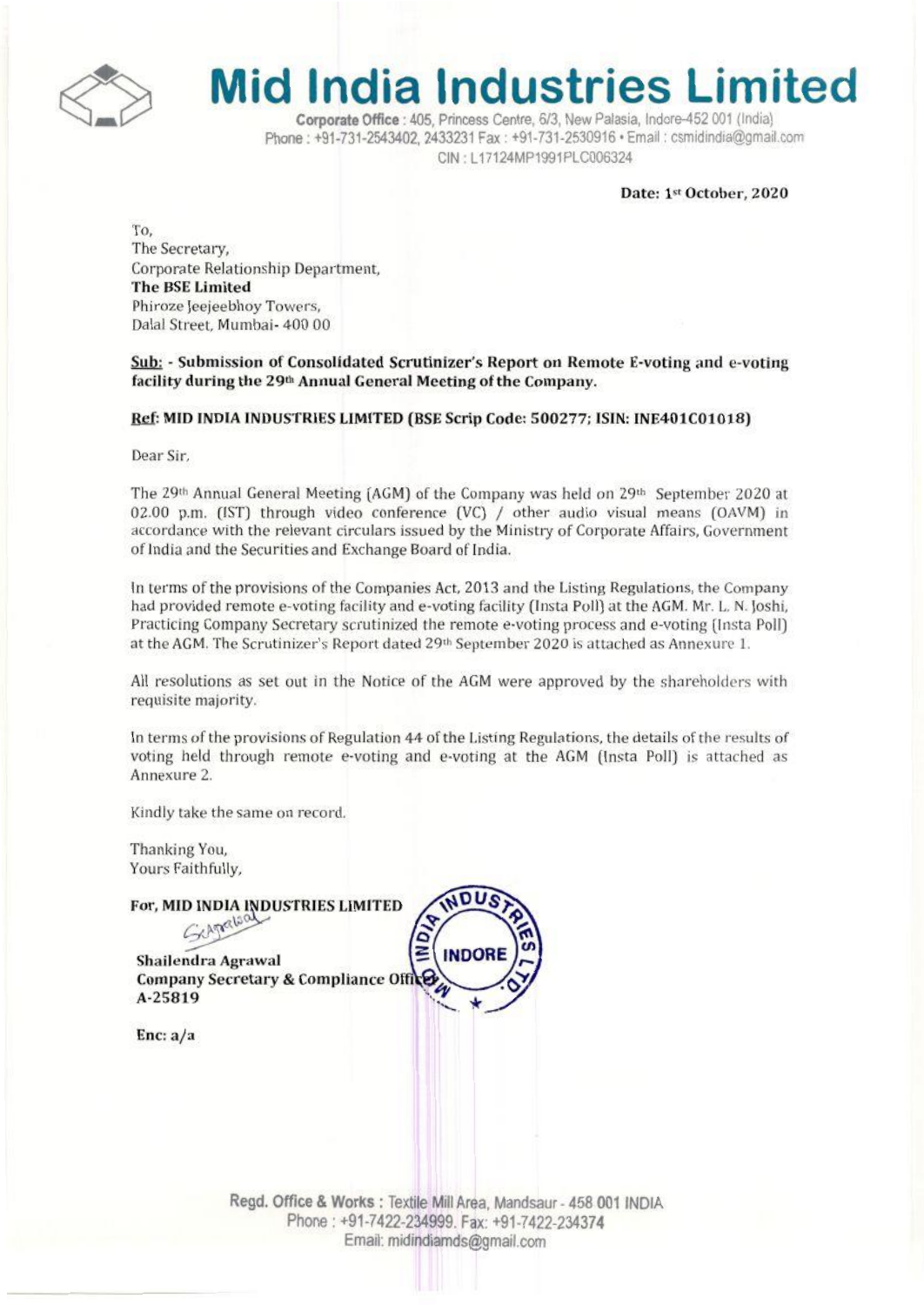

# L **N JOSHI & CO.**

122. Krishna Business Centre. 11, P.U. 4, Next to Medanta Hospital. Rasoma Square, Indore - 452010 (M.P.) | Ph.: (0731) 4266708, 4959087

### Combined Scrutinizer's Report

[Pursuant to Sections 108 of the Companies Act 2013 read with Rule 20 of the Companies (Management and Administrations) Rules 2014 as amended]

 $T_0$ ,

The Chairman, 29th Annual General Meeting of MID INDIA INDUSTRIES LIMITED, Registered office: Textile Mill Area, Station Road, Mandsaur (M.P.) - 450001

Dear Sir,

### SUB: Combined Scrutinizer's Report on Remote E-Voting and E-voting facility during the AGM to the members attending through Video Conferencing/Other Audio Visual Means (VC/OAVM) in respect of the 29th Annual General Meeting of Mid India Industries Limited held on Tuesday, 29<sup>th</sup> September, 2020 at 2.00 P.M. [IST].

I, L. N. Joshi, Practicing Cornpany Secretary have been duly appointed as the Scrutinizer on  $11<sup>th</sup>$  August, 2020 in the meeting of the Board of Directors of Mid India Industries Limited (hereinafter referred to as "the Company") for the purpose of scrutinizing remote evoting process and e-voting at the Annual General Meeting ("AGM"), pursuant to Section 108 of the Companies Act. 2013 ("Act") read with Rule 20 of the Companies (Management and Administration) Rules, 2014 as amended and in accordance with Regulation 44 of the SEBI (Listing Obligations and Disclosure Requirements) Regulations, 2015 ("SEBI Listing Regulations"), General Circulars No. 20/2020 dated 5<sup>th</sup> May, 2020, read with circulars dated 8th April, 2020 and 13th April, 2020 issued by the Ministry of Corporate Affairs ("MCA") and in accordance with the circular dated 12<sup>th</sup> May, 2020 issued by the Securities and Exchange Board of India ("SEBI") on the proposed resolutions contained in notice of  $29<sup>th</sup>$  Annual General Meeting of the members of the Company dated  $11<sup>th</sup>$  August, 2020 (the "notice").

The Management of the Company is responsible to ensure the compliance of the requirements of the Act, Rules and circulars issued by Ministry of Corporate Affairs and

 $GHI8$ **INDORE** CP-4216

 $Cont. . . . 2$ 

Report of Scrutinizer on Remote E-Voting and E-Voting at the 29th AGM of MID INDIA INDUSTRIES LIMITED

L N Joshi M. Com., LL B. (Hens), FCS

**Insolvency Professional**  $Ce11$ 

+91 94250 60308  $E$ -mail Injoshics@gmail.com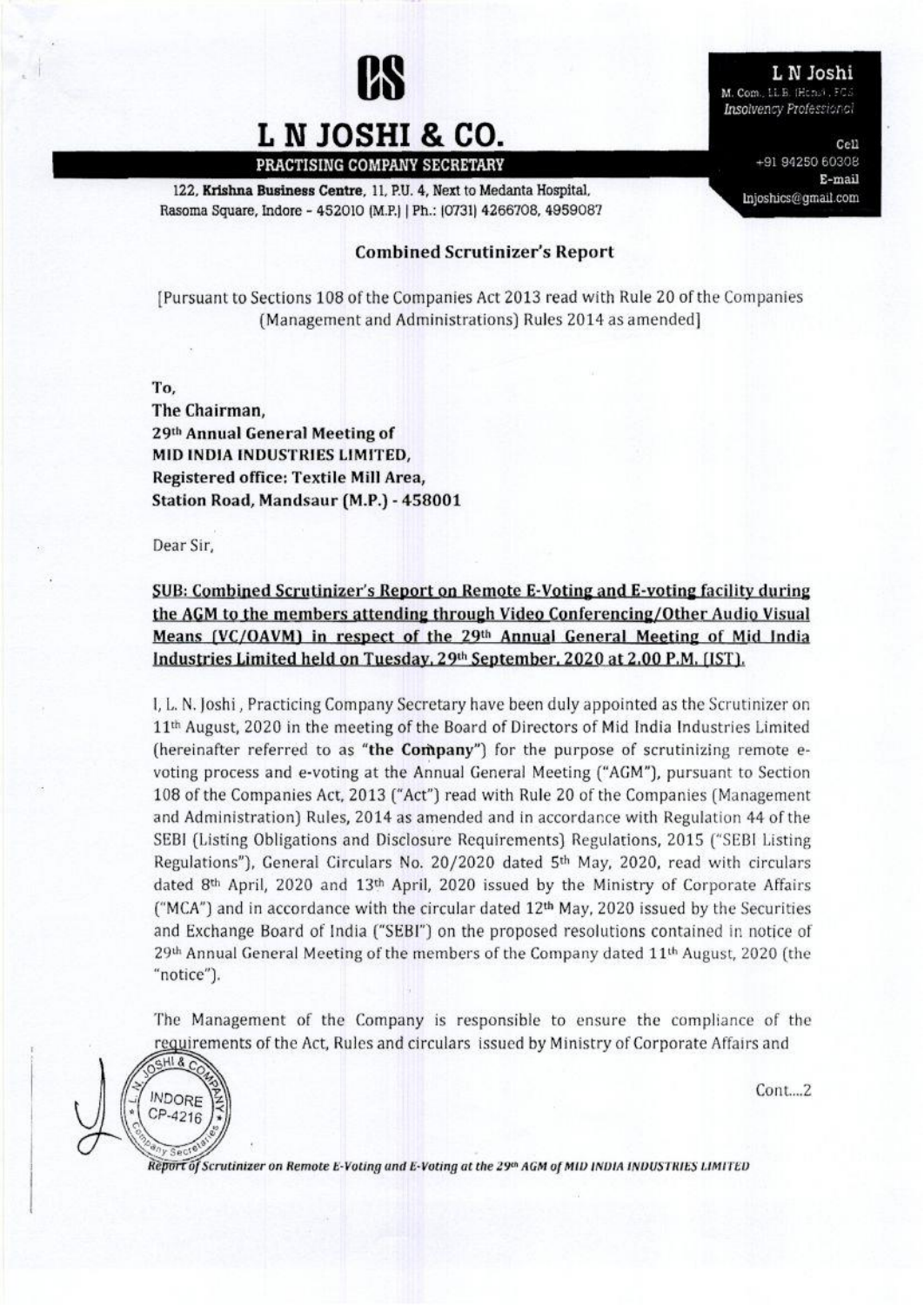SEBI relating to remote e-voting and e-voting during the 29th AGM on the proposed resolutions contained in the Notice. My responsibility as a Scrutinizer for the process of voting through remote e-voting and e-voting during the 29th AGM is to ensure that the

voting process is conducted in a fair and transparent manner and is restricted to making a Scrutinizer's Report for the votes cast in "favour" or "against" on the resolutions proposed in the Notice, based on the reports generated from the e-voting system provided by Central Depositories Services (India) Limited (CDSL), the agency authorized under the Rules and engaged by the Company to provide platform for voting through remote evoting and e-voting during the 29th AGM and platform for VC/ OAVM facility for participation in the 29th AGM.

As mentioned in the Notice the proceedings of the AGM were deemed to be conducted at the Registered Office of the Company and the same was deemed to be the venue of AGM.

I do hereby submit my Report as under:-

- (i) The Company had appointed Central Depositories Services (India) Limited (CDSL) as the service provider, for the purpose of extending the facility of Remote E-Voting to the Members of the Company and for voting electronically at the meeting.
- (ii) Ankit Consultancy Private Limited is the Registrar and Transfer Agent ("RTA") of the Company.
- (iii) CDSL had provided a system for recording the votes of the Members electronically through remote e-voting as well as at the meeting on all the items of the business sought to be transacted in the 29th AGM of the Company, which was held on Tuesday, 29th September, 2020.
- (iv) The voting rights were reckoned on Tuesday, 22<sup>nd</sup> September 2020, being the cutoff date for the purpose of deciding the entitlements of members at the remote evoting and voting during the 29th Annual General Meeting.
- (v) Remote E-Voting platform remained open from Saturday, 26th September 2020 (9.00 A.M.) up to Monday, 28<sup>th</sup> September 2020 (5.00 P.M.) and members were given an option to cast their votes electronically conveying their assent or dissent in respect of the Resolutions on the e-voting platform provided by CDSL.
- (vi) As prescribed in clause 3(A)(IV) of the Circular dated 5<sup>th</sup> May, 2020 issued by MCA, which is forming part of the MCA & SEBI CIRCULARS, the Company had released an

Cont...3

Report of Scrutinizer on Remote E-Voting and E-Voting at the 29th AGM of MID INDIA INDUSTRIES LIMITED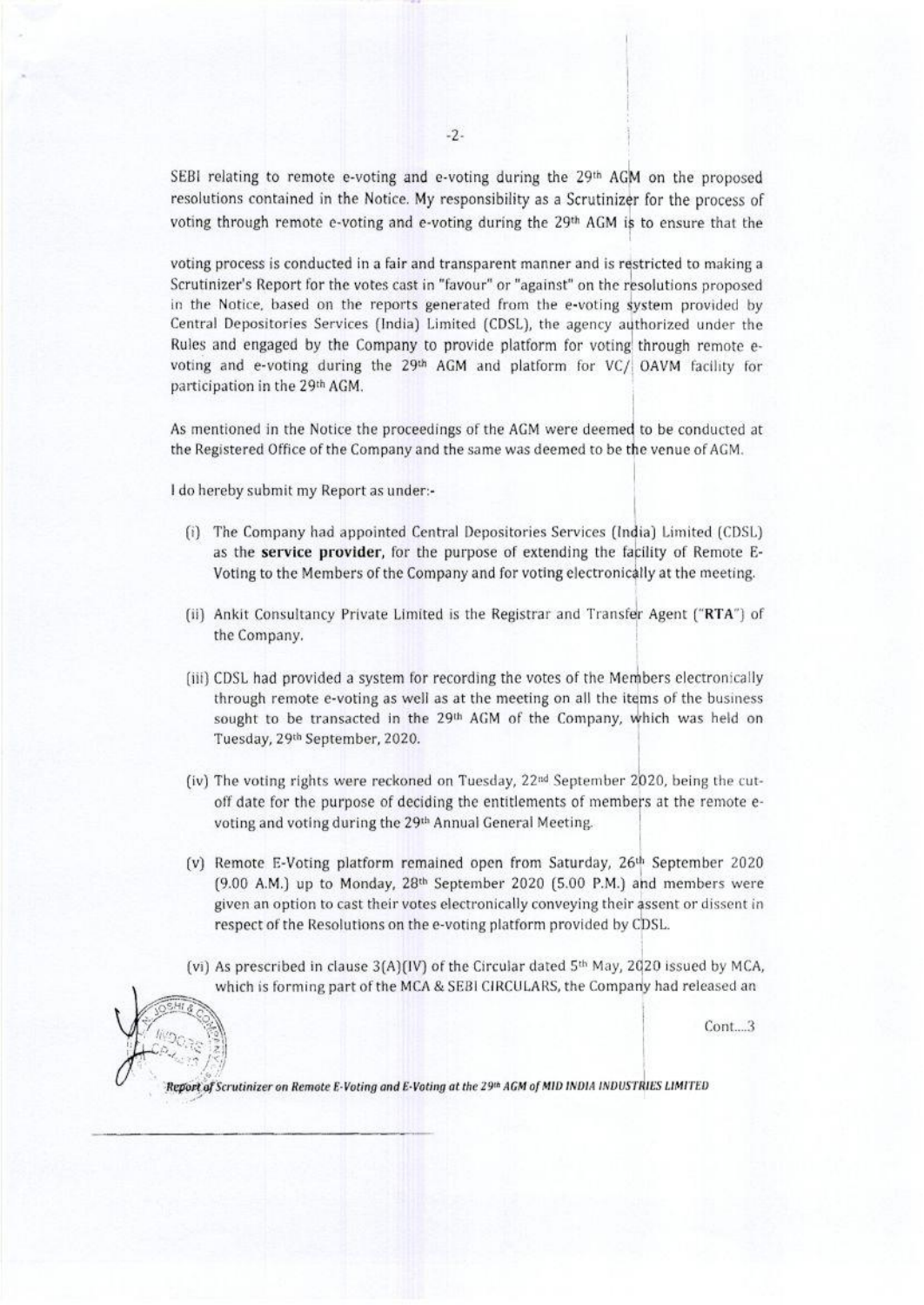advertisement prior to sending Notice of AGM to the Members which was published in English language in Free Press, Indore and in Hindi language Choutha Sansar Indore, both on 28th August, 2020.

- (vii) As prescribed in clause (v) of sub rule 4 of Rule 20 of the Companies (Management and Administration) Rules, 2014, as amended, the Company also released an advertisement, which was published in English language in Free Press Indore and in Hindi language in Choutha Sansar Indore, both on 03rd September, 2020.
- (viii) At the end of the voting period on 28<sup>th</sup> September, 2020 at 5.00 P.M. (IST), the voting portal of service provider was blocked.
- (ix) CDSL provided me the names, DP ID/ folio numbers and shareholding of Members who had cast their votes through remote e-voting.
- (x) At the 29th AGM of the Company held through VC/OAVM, on Tuesday, 29th September 2020, after considering all the items of the business, the facility to vote electronically through Instapoll was provided to facilitate those members who are attending the meeting through VC/OAVM but did not participate in the Remote Evoting to cast their votes. On 29<sup>th</sup> September 2020, after tabulating the votes cast electronically by the system provided by CDSL, the votes cast through Remote E-Voting facility was duly unblocked by me as a Scrutinizer in the presence of Ms. Shweta Verma and Ms. Sakshi Rai who acted as the witnesses, as prescribed in Sub Rule 4(xii) of the Rule 20 of the Companies (Management and Administration) Rules, 2014. After the voting by electronic means the votes cast through remote Evoting process was tabulated for the purpose of considering the total votes cast by the shareholders through both ways.

I submit my Combined Scrutinizer's Report on the results of voting through remote e-voting and e-voting during the 29th AGM as under:

#### Item No. 01 - Ordinary Resolution

To receive, consider, approve and adopt the Audited Financial Statements of the Company for the financial year ended  $31st$  March, 2020, together with the Reports of the Board of Directors and Auditors thereon.



 $Cont. 4$ 

Report of Scrutinizer on Remote E-Voting and E-Voting at the 29th AGM of MID INDIA INDUSTRIES LIMITED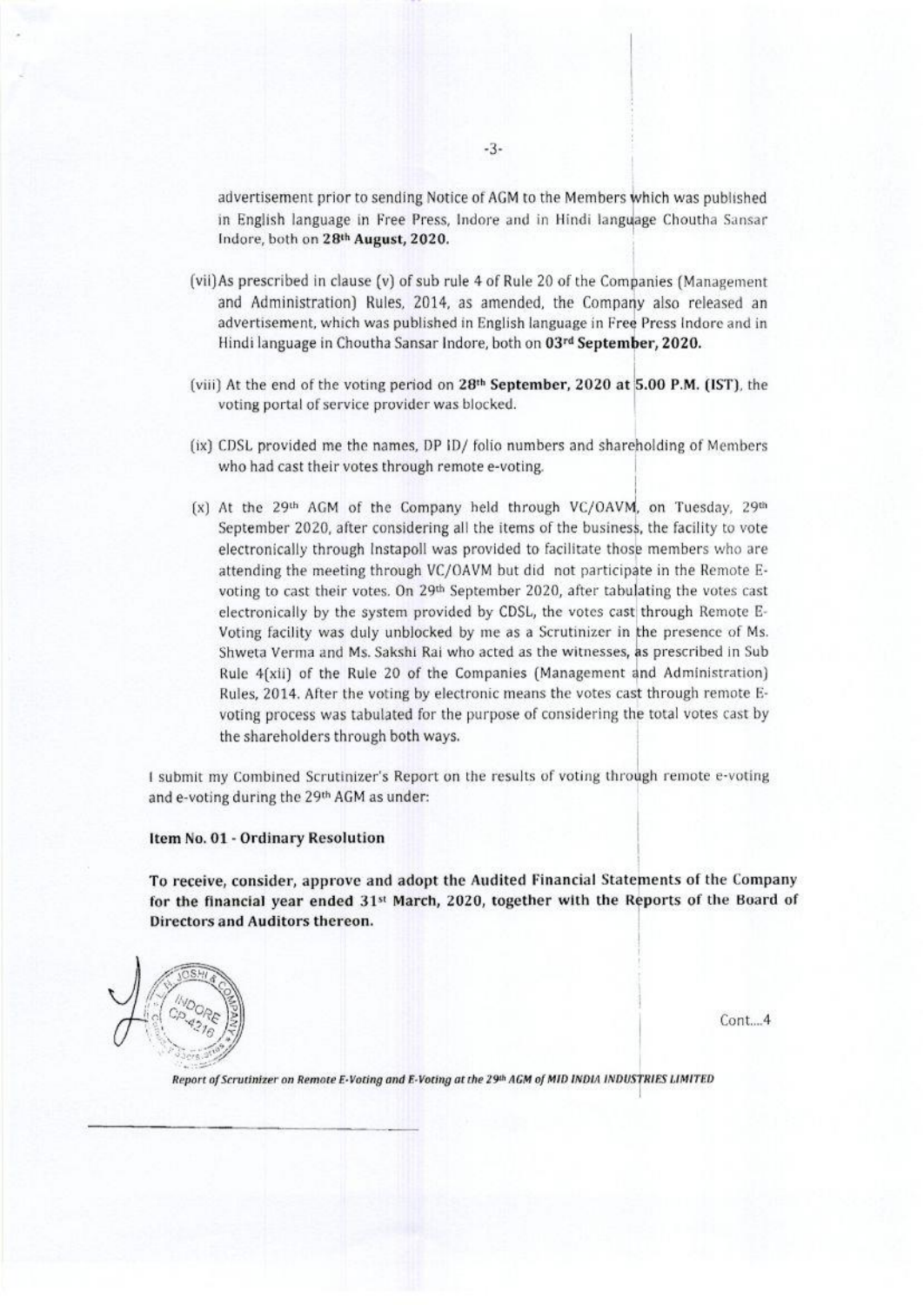| Manner of<br>Voting           |                                   | Votes in favour of the Resolution |                                               |                                   |                 | <b>Votes against the Resolution</b>           | Total<br>valid | <b>Invalid Votes</b>     |                        |
|-------------------------------|-----------------------------------|-----------------------------------|-----------------------------------------------|-----------------------------------|-----------------|-----------------------------------------------|----------------|--------------------------|------------------------|
|                               | No. of<br><b>Members</b><br>Voted | No. of<br>Votes                   | % of Total<br>Number of<br><b>Valid Votes</b> | No. of<br><b>Members</b><br>Voted | No. of<br>Votes | % of Total<br>Number of<br><b>Valid Votes</b> | votes          | No. of<br><b>Members</b> | No. of<br><b>Votes</b> |
|                               | 2                                 | 3                                 | $4 =$<br>$(3/8)$ <sup>*</sup> 100             | 5                                 | 6               | 7 <sub>m</sub><br>$(6/8)^*100$                | $8=(3+6)$      | 9                        | 10                     |
| Remote E-<br>voting           | 17                                | 8375345                           | 100%                                          | 01                                | 300             | Negligible                                    | 8375645        |                          | $\theta$               |
| E-voting<br>during the<br>AGM | 0                                 | $\theta$                          | 0%                                            | o                                 | 0               | 0%                                            | $\theta$       | 0                        | 0                      |
| Total                         | 17                                | 8375345                           | 100%                                          | 01                                | 300             | Negligible <sup>®</sup>                       | 8375645        | a                        | 0                      |

Item No. 2- Ordinary Resolution

To appoint a Director in place of Mr. Bhawani Shankar Soni (DIN: 01591062), who retires by rotation and being eligible offers himself for re-appointment.

| Manner of<br>Voting                  |                                   | Votes in favour of the Resolution |                                               |                            |                 | Votes against the Resolution           | Total<br>valid<br>votes | <b>Invalid Votes</b> |                        |
|--------------------------------------|-----------------------------------|-----------------------------------|-----------------------------------------------|----------------------------|-----------------|----------------------------------------|-------------------------|----------------------|------------------------|
|                                      | No. of<br><b>Members</b><br>Voted | No. of<br>Votes                   | % of Total<br>Number of<br><b>Valid Votes</b> | No. of<br>Members<br>Voted | No. of<br>Votes | % of Total<br>Number of<br>Valid Votes |                         | No. of<br>Members    | No. of<br><b>Votes</b> |
|                                      | $\bar{z}$                         | 3                                 | $4 =$<br>$(3/8)$ *100                         | 5                          | 6               | $7\pi$<br>$(6/8)$ *100                 | $B = (3+6)$             | 9                    | 10                     |
| Remote E-<br>voting                  | 16                                | 8375056                           | 99.99%                                        | 02                         | 589             | 0.01%                                  | 8375645                 | $\Omega$             | $\theta$               |
| E-voting<br>during the<br><b>AGM</b> | Ü                                 | Ü                                 | 0                                             |                            | 0               | 0                                      | 0                       | $\theta$             | $\theta$               |
| Total                                | 16                                | 8375056                           | 99.99%                                        | 02                         | 589             | 0.01%                                  | 8375645                 | $\theta$             | $\Omega$               |

Percentage of votes cast in favour or against the resolutions is calculated based on the Valid Votes cast through Remote E-Voting and through electronic voting at the AGM.

Based on the above information, you may kindly announce the result of remote e-voting prior and during the AGM.

All relevant record of electronic voting prior and during the 29th AGM will remain in my safe custody until the chairman of the meeting considers, approves and signs the Minutes of 29th Annual General Meeting and the same shall be handed over thereafter to the Chairman of the Meeting and the Company Secretary of the company for safe keeping.

Cont....5



Report of Scrutinizer on Remote E-Voting and E-Voting at the 29th ACM of MID INDIA INDUSTRIES LIMITED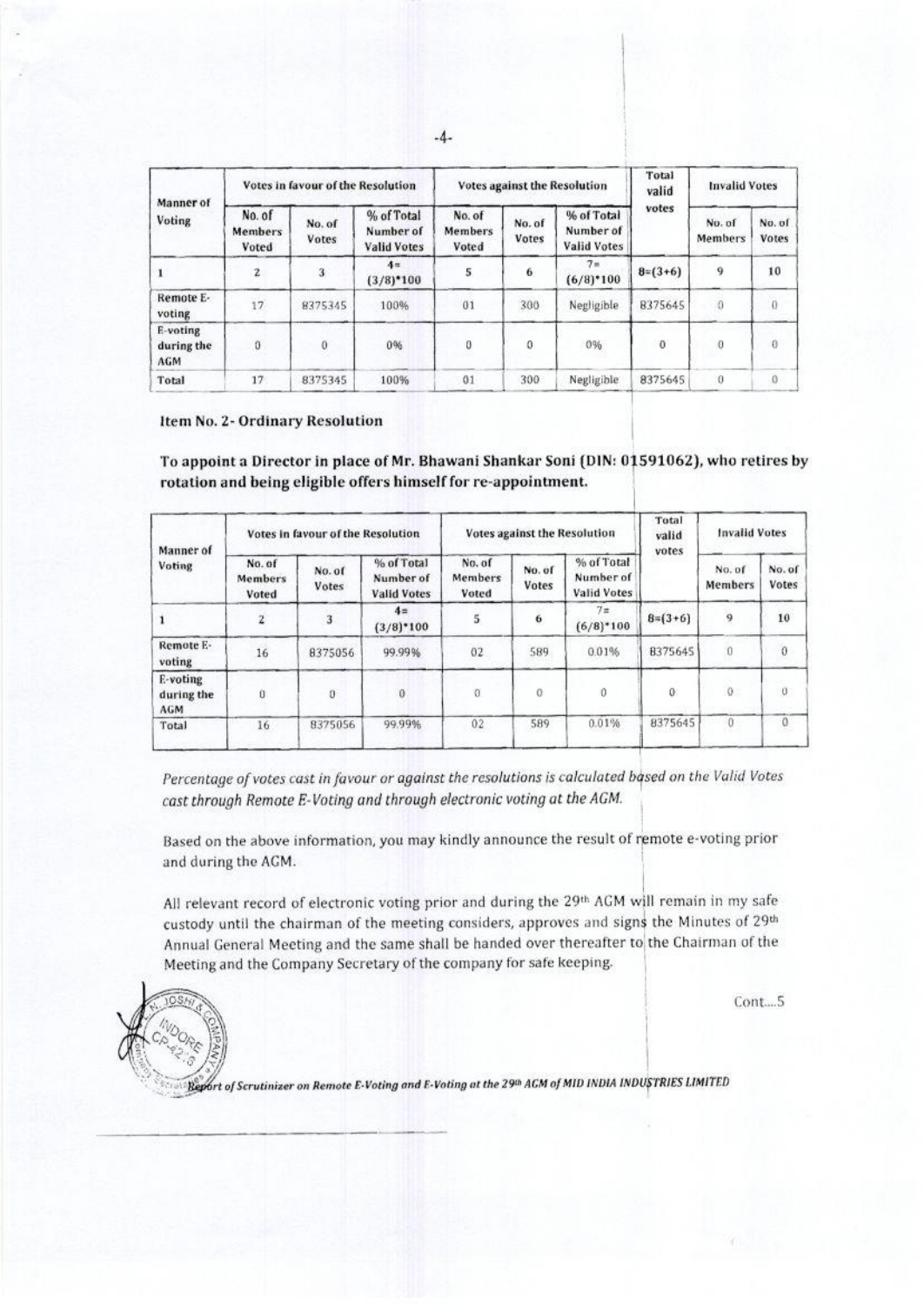The Company is hereby instructed to put up the results on its website and also that of the service provider and inform to the stock exchange accordingly not later than 48 hours of conclusion of 29th Annual General Meeting.

Thanking you, **Yours Faithfully,** 

Scrutinizer



Name: L.N. Joshi **Practicing Company Secretary** FCS: 5201; CP: 4216

**Place: Indore** Date: 29th September, 2020 UDIN: F005201B000811237 To be Countersigned by the Chairman

ADUS g **INDOR Sanjay Singh** 

The following were the witnesses to the unblocking the vote cast through remote E-voting.

Ms. Sakshi Rai



Report of Scrutinizer on Remote E-Voting and E-Voting at the 29th AGM of MID INDIA INDUSTRIES LIMITED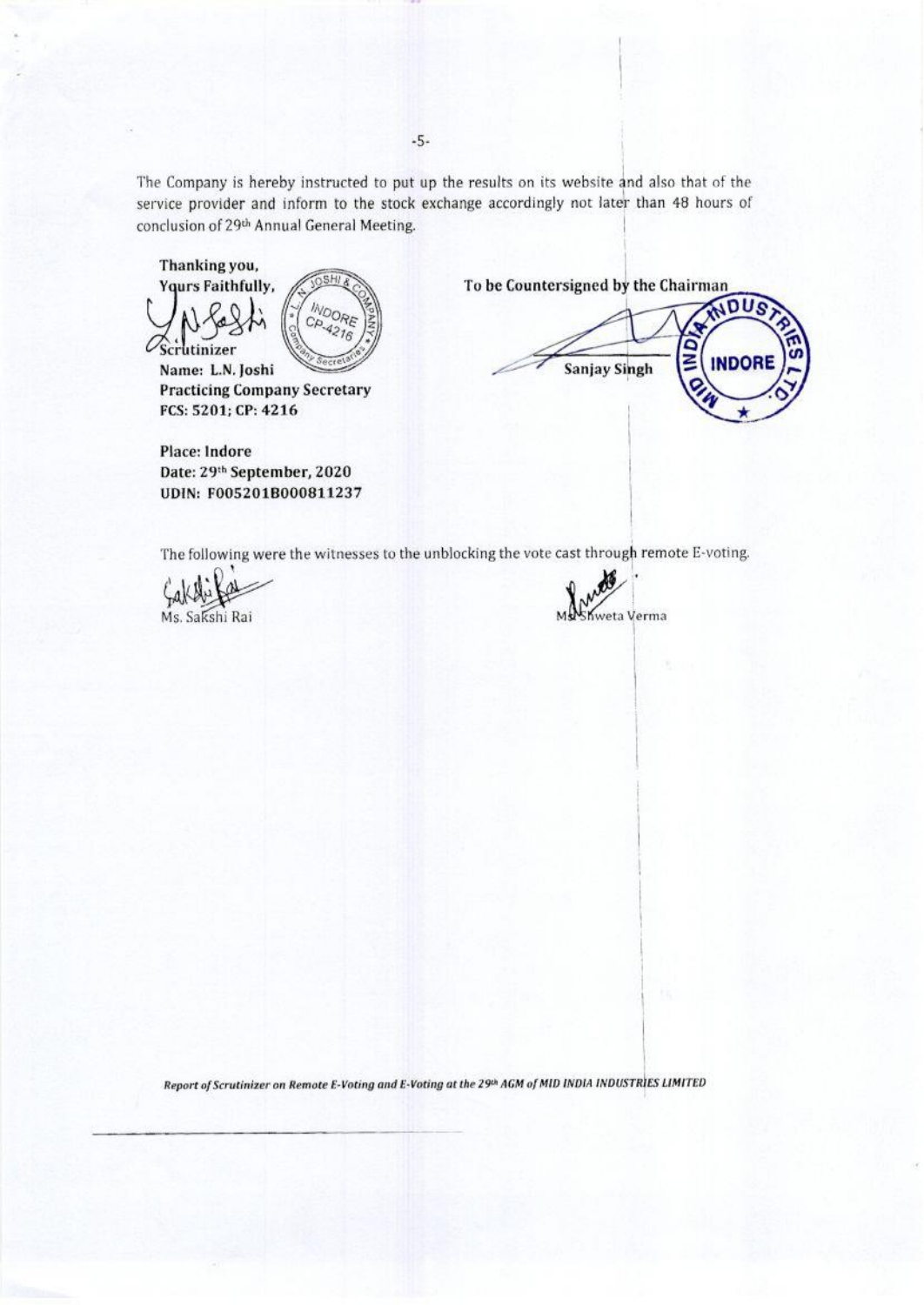| General information about company                                                           |                                     |  |  |  |  |  |
|---------------------------------------------------------------------------------------------|-------------------------------------|--|--|--|--|--|
| Scrip code                                                                                  | 500277                              |  |  |  |  |  |
| NSE Symbol                                                                                  |                                     |  |  |  |  |  |
| MSEI Symbol                                                                                 |                                     |  |  |  |  |  |
| <b>ISIN</b>                                                                                 | INE401C01018                        |  |  |  |  |  |
| Name of the company                                                                         | <b>MID INDIA INDUSTRIES LIMITED</b> |  |  |  |  |  |
| Type of meeting                                                                             | AGM                                 |  |  |  |  |  |
| Date of the meeting / last day of receipt of postal ballot forms (in case of Postal Ballot) | 29-09-2020                          |  |  |  |  |  |
| Start time of the meeting                                                                   | 02:00 PM                            |  |  |  |  |  |
| End time of the meeting                                                                     | 02:21 PM                            |  |  |  |  |  |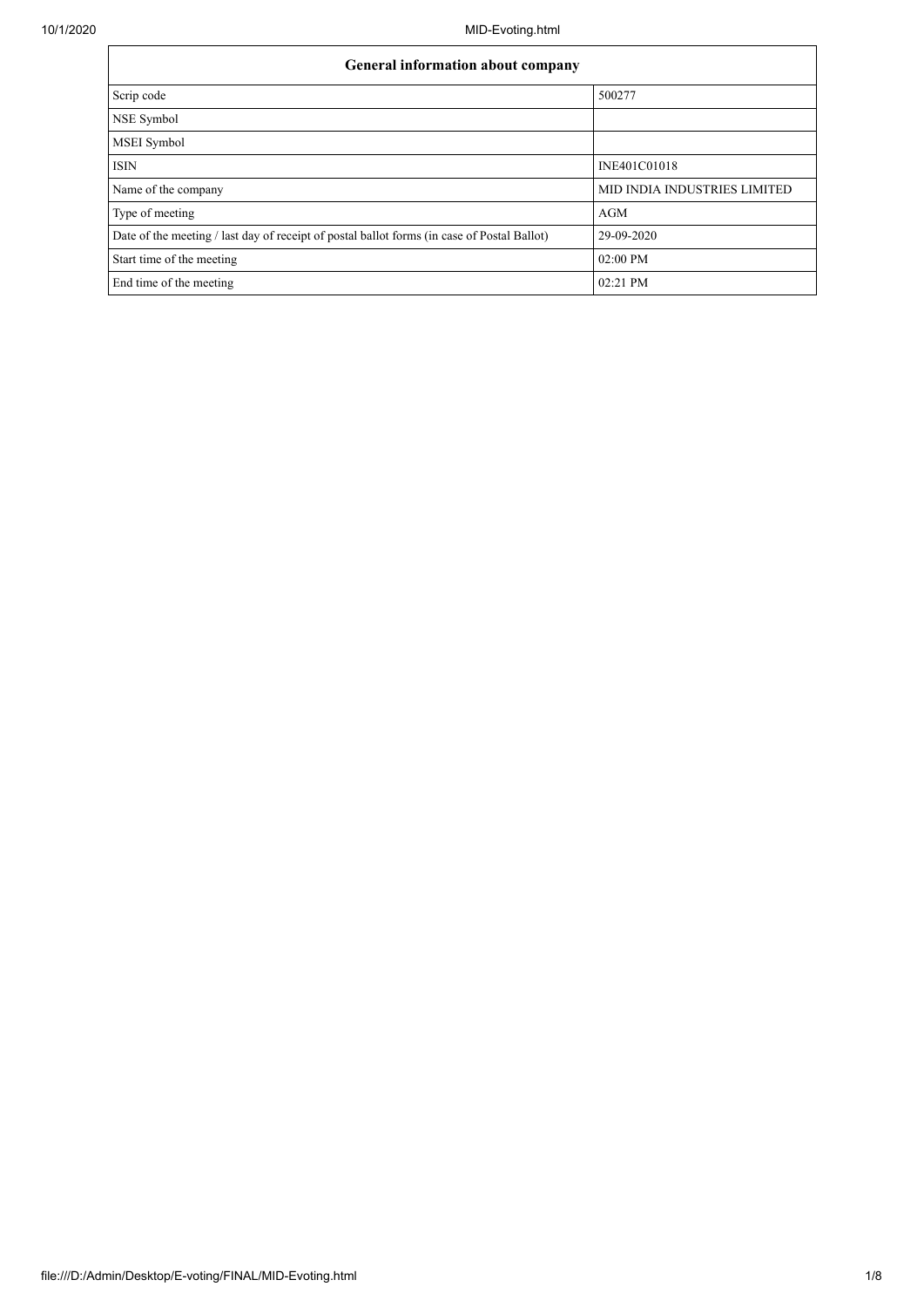| <b>Scrutinizer Details</b>                |                      |  |  |  |  |  |  |
|-------------------------------------------|----------------------|--|--|--|--|--|--|
| Name of the Scrutinizer                   | L.N. JOSHI           |  |  |  |  |  |  |
| <b>Firms Name</b>                         | L.N. JOSHI & COMPANY |  |  |  |  |  |  |
| <b>Qualification</b>                      | <b>CS</b>            |  |  |  |  |  |  |
| Membership Number                         | 5201                 |  |  |  |  |  |  |
| Date of Board Meeting in which appointed  | 11-08-2020           |  |  |  |  |  |  |
| Date of Issuance of Report to the company | 29-09-2020           |  |  |  |  |  |  |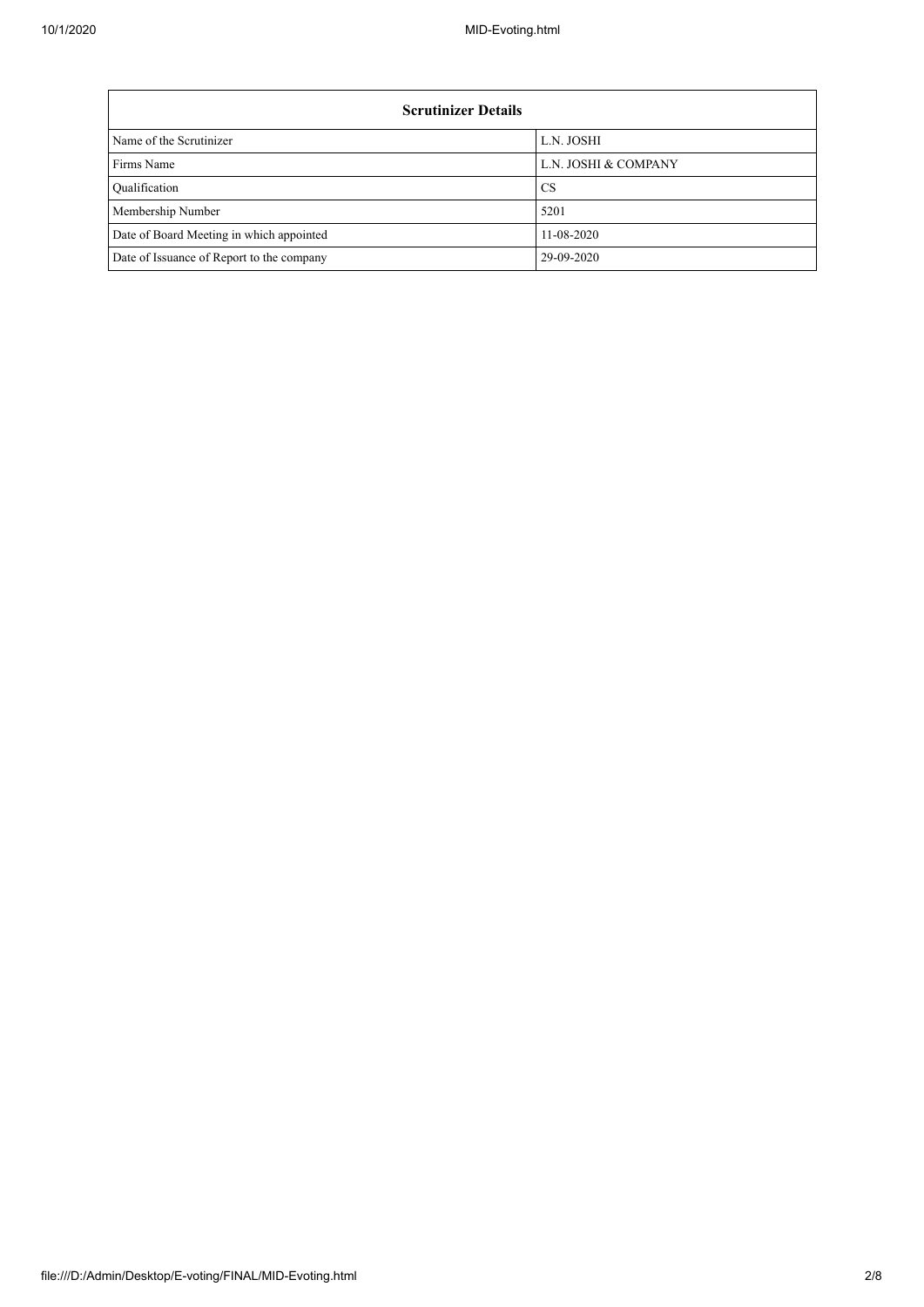| <b>Voting results</b>                                                        |            |  |  |  |  |  |
|------------------------------------------------------------------------------|------------|--|--|--|--|--|
| Record date                                                                  | 22-09-2020 |  |  |  |  |  |
| Total number of shareholders on record date<br>15956                         |            |  |  |  |  |  |
| No. of shareholders present in the meeting either in person or through proxy |            |  |  |  |  |  |
| a) Promoters and Promoter group                                              | $\theta$   |  |  |  |  |  |
| b) Public                                                                    | $\theta$   |  |  |  |  |  |
| No. of shareholders attended the meeting through video conferencing          |            |  |  |  |  |  |
| 5<br>a) Promoters and Promoter group                                         |            |  |  |  |  |  |
| b) Public<br>38                                                              |            |  |  |  |  |  |
| $\overline{2}$<br>No. of resolution passed in the meeting                    |            |  |  |  |  |  |
| Disclosure of notes on voting results                                        |            |  |  |  |  |  |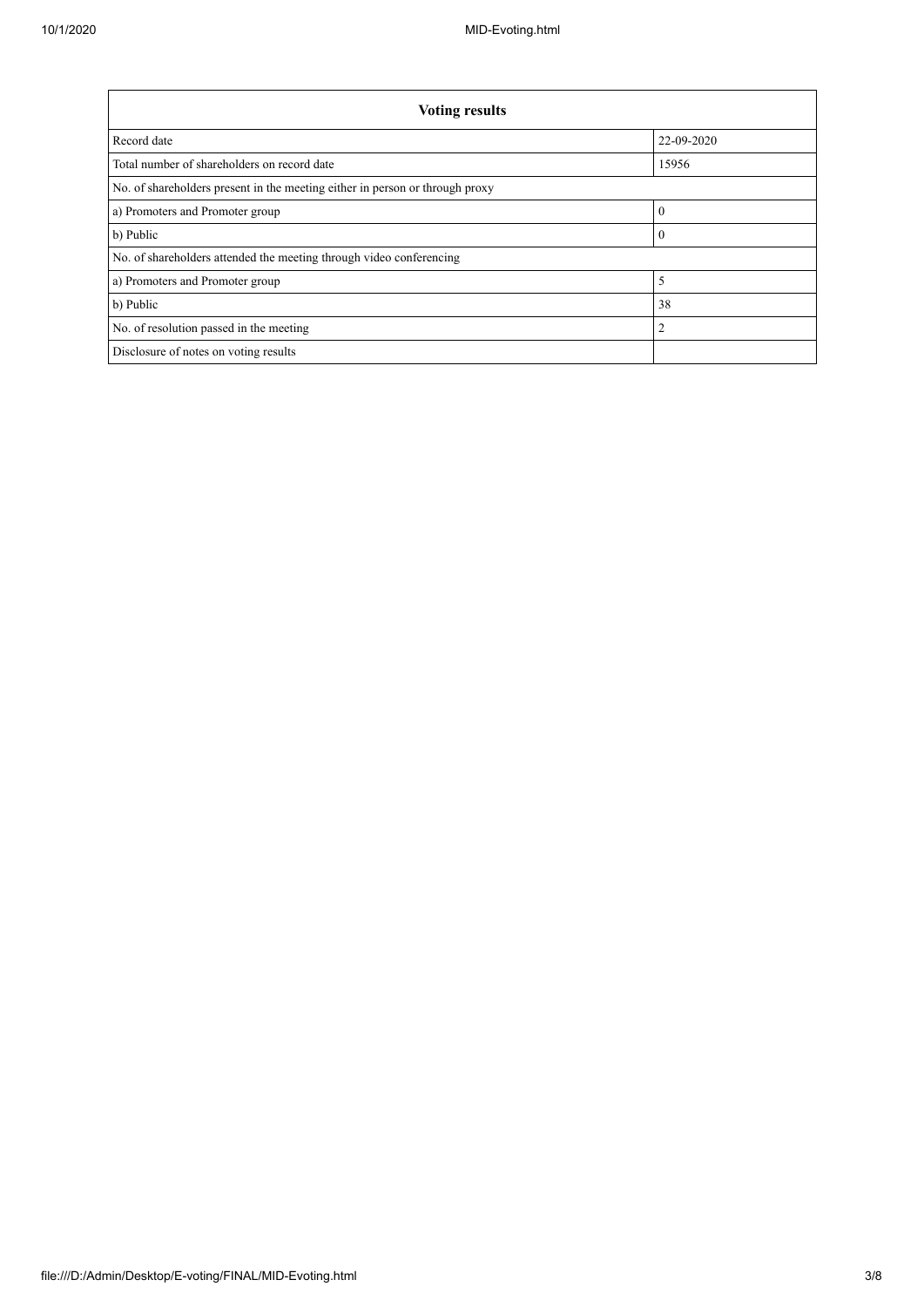| <b>Resolution(1)</b>                                                        |                                     |                          |                           |                                                                                                                                                                                                                      |                                  |                                |                                              |                                          |  |
|-----------------------------------------------------------------------------|-------------------------------------|--------------------------|---------------------------|----------------------------------------------------------------------------------------------------------------------------------------------------------------------------------------------------------------------|----------------------------------|--------------------------------|----------------------------------------------|------------------------------------------|--|
| Resolution required: (Ordinary / Special)                                   |                                     |                          |                           | Ordinary                                                                                                                                                                                                             |                                  |                                |                                              |                                          |  |
| Whether promoter/promoter group are<br>interested in the agenda/resolution? |                                     |                          |                           | No                                                                                                                                                                                                                   |                                  |                                |                                              |                                          |  |
| Description of resolution considered                                        |                                     |                          |                           | To Receive, consider, approve and adopt the audited financial statement of the Company<br>for the financial year ended 31st March, 2020, together with the reports of the Board of<br>Directors and Auditors thereon |                                  |                                |                                              |                                          |  |
| Category                                                                    | Mode of<br>voting                   | No. of<br>shares<br>held | No. of<br>votes<br>polled | % of Votes polled on<br>outstanding shares                                                                                                                                                                           | No. of<br>$votes - in$<br>favour | No. of<br>$votes -$<br>against | $%$ of votes in<br>favour on votes<br>polled | % of Votes<br>against on votes<br>polled |  |
|                                                                             |                                     | (1)                      | (2)                       | $(3)=[(2)/(1)]*100$                                                                                                                                                                                                  | (4)                              | (5)                            | $(6)=[(4)/(2)]*100$                          | $(7)=[(5)/(2)]*100$                      |  |
|                                                                             | E-Voting                            |                          | 8265556                   | 99.6036                                                                                                                                                                                                              | 8265556                          | $\overline{0}$                 | 100                                          | $\mathbf{0}$                             |  |
| Promoter                                                                    | Poll                                |                          |                           |                                                                                                                                                                                                                      |                                  |                                |                                              |                                          |  |
| and<br>Promoter<br>Group                                                    | Postal<br>Ballot (if<br>applicable) | 8298454                  |                           |                                                                                                                                                                                                                      |                                  |                                |                                              |                                          |  |
|                                                                             | Total                               | 8298454                  | 8265556                   | 99.6036                                                                                                                                                                                                              | 8265556                          | $\overline{0}$                 | 100                                          | $\mathbf{0}$                             |  |
|                                                                             | E-Voting                            |                          | $\theta$                  | $\boldsymbol{0}$                                                                                                                                                                                                     | $\mathbf{0}$                     | $\mathbf{0}$                   | $\mathbf{0}$                                 | $\mathbf{0}$                             |  |
|                                                                             | Poll                                | 40800                    |                           |                                                                                                                                                                                                                      |                                  |                                |                                              |                                          |  |
| Public-<br><b>Institutions</b>                                              | Postal<br>Ballot (if<br>applicable) |                          |                           |                                                                                                                                                                                                                      |                                  |                                |                                              |                                          |  |
|                                                                             | Total                               | 40800                    | $\theta$                  | $\theta$                                                                                                                                                                                                             | $\theta$                         | $\mathbf{0}$                   | $\mathbf{0}$                                 | $\theta$                                 |  |
|                                                                             | E-Voting                            |                          | 110089                    | 1.3829                                                                                                                                                                                                               | 109789                           | 300                            | 99.7275                                      | 0.2725                                   |  |
|                                                                             | Poll                                |                          |                           |                                                                                                                                                                                                                      |                                  |                                |                                              |                                          |  |
| Public-Non<br><b>Institutions</b>                                           | Postal<br>Ballot (if<br>applicable) | 7960746                  |                           |                                                                                                                                                                                                                      |                                  |                                |                                              |                                          |  |
|                                                                             | Total                               | 7960746                  | 110089                    | 1.3829                                                                                                                                                                                                               | 109789                           | 300                            | 99.7275                                      | 0.2725                                   |  |
|                                                                             | Total                               | 16300000                 | 8375645                   | 51.3843                                                                                                                                                                                                              | 8375345                          | 300                            | 99.9964                                      | 0.0036                                   |  |
| Whether resolution is Pass or Not.                                          |                                     |                          |                           |                                                                                                                                                                                                                      |                                  | Yes                            |                                              |                                          |  |
| Disclosure of notes on resolution                                           |                                     |                          |                           |                                                                                                                                                                                                                      |                                  |                                |                                              |                                          |  |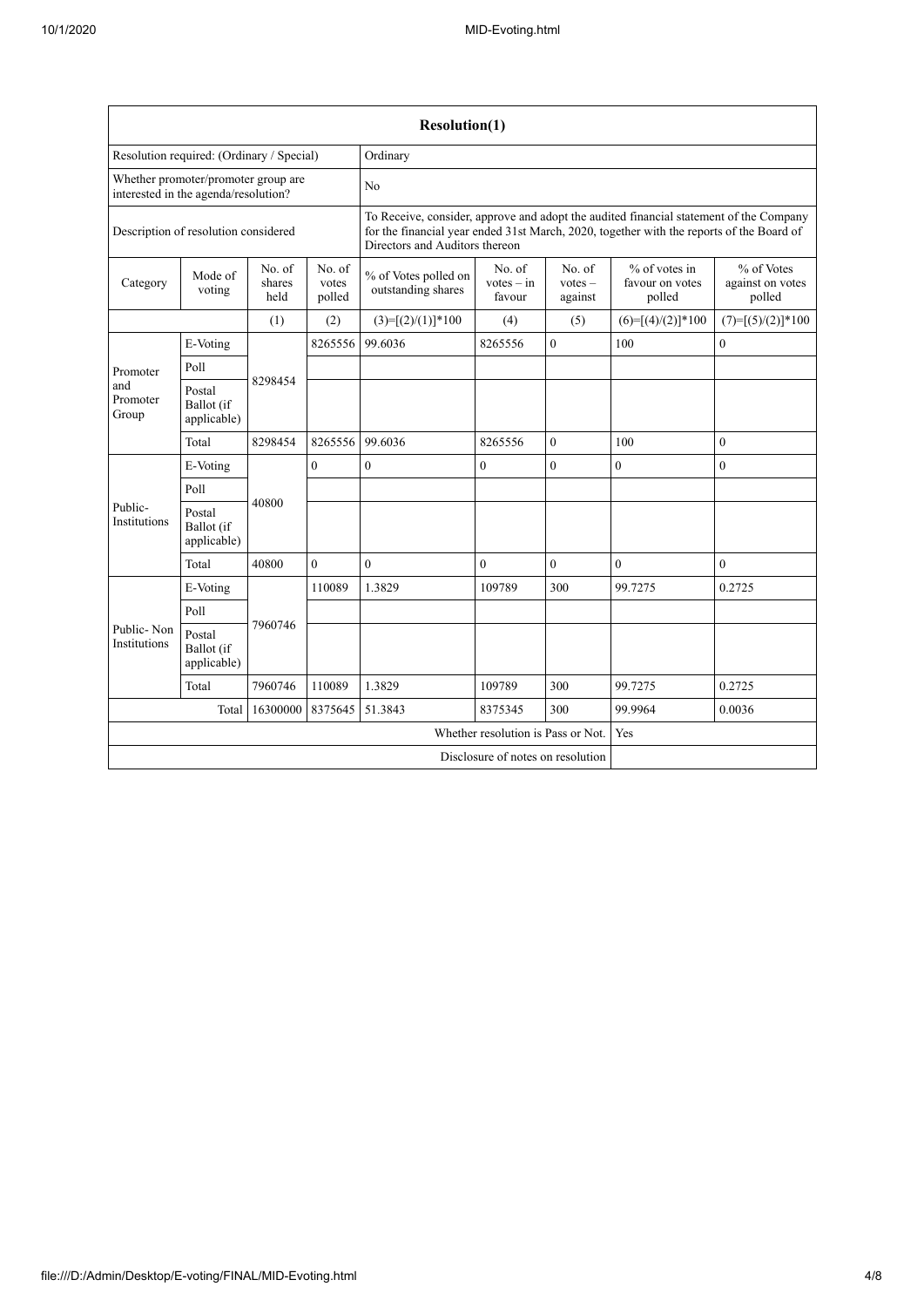| <b>Details of Invalid Votes</b> |              |  |  |  |  |
|---------------------------------|--------------|--|--|--|--|
| Category                        | No. of Votes |  |  |  |  |
| Promoter and Promoter Group     |              |  |  |  |  |
| Public Insitutions              |              |  |  |  |  |
| Public - Non Insitutions        |              |  |  |  |  |
|                                 |              |  |  |  |  |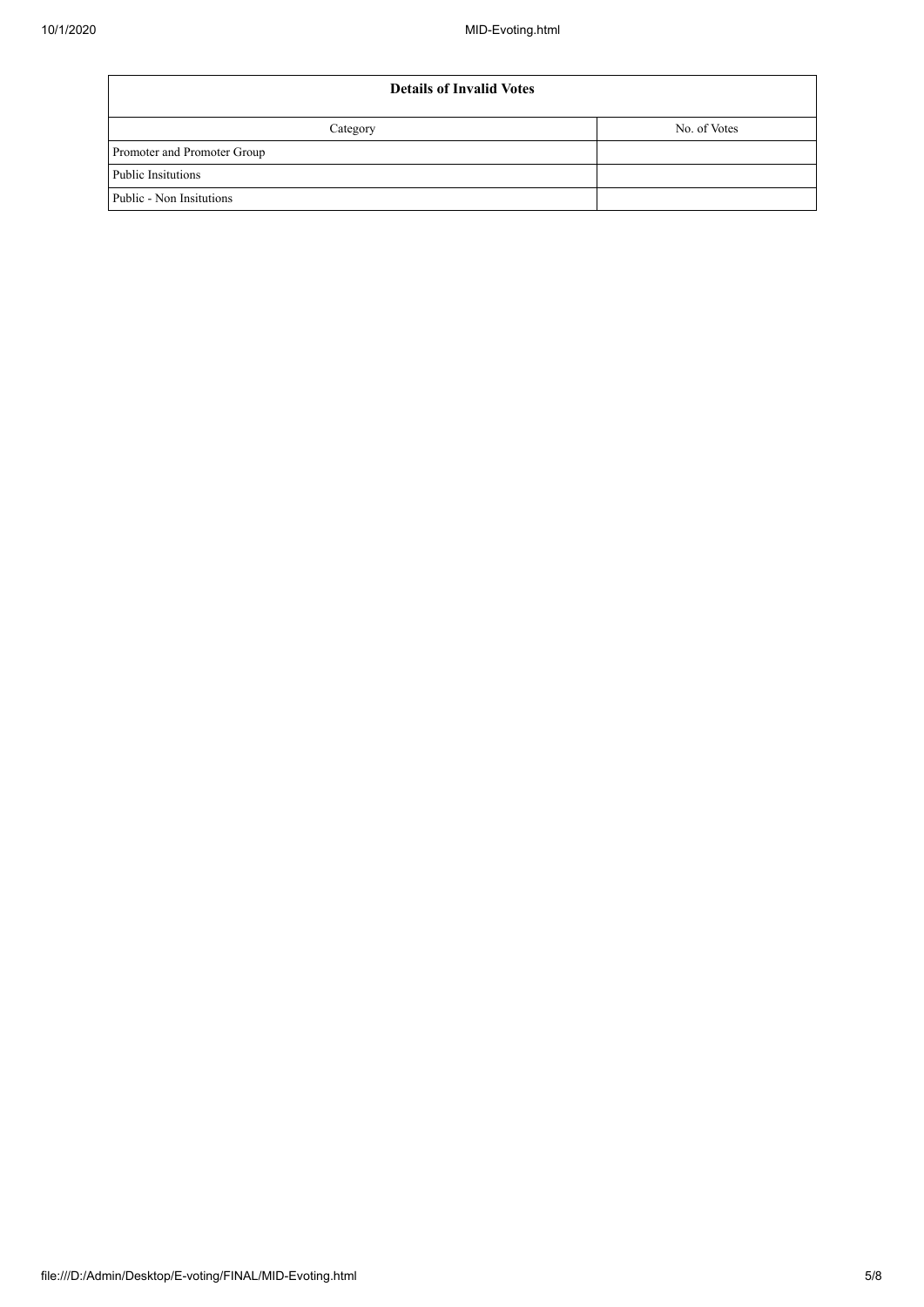|                                                                             |                                            |          |                           | <b>Resolution(2)</b>                          |                                                                                                                                                             |                                |                                              |                                          |  |
|-----------------------------------------------------------------------------|--------------------------------------------|----------|---------------------------|-----------------------------------------------|-------------------------------------------------------------------------------------------------------------------------------------------------------------|--------------------------------|----------------------------------------------|------------------------------------------|--|
| Resolution required: (Ordinary / Special)                                   |                                            |          |                           | Ordinary                                      |                                                                                                                                                             |                                |                                              |                                          |  |
| Whether promoter/promoter group are interested in<br>the agenda/resolution? |                                            |          | No                        |                                               |                                                                                                                                                             |                                |                                              |                                          |  |
| Description of resolution considered                                        |                                            |          |                           |                                               | To appoint a Director in place of Mr. Bhawani Shankar Soni (DIN: 01591062), who<br>retires by rotation and being eligible offers himself for re-appointment |                                |                                              |                                          |  |
| No. of<br>Mode of<br>Category<br>shares<br>voting<br>held                   |                                            |          | No. of<br>votes<br>polled | % of Votes polled<br>on outstanding<br>shares | No. of<br>$votes - in$<br>favour                                                                                                                            | No. of<br>$votes -$<br>against | $%$ of votes in<br>favour on votes<br>polled | % of Votes<br>against on votes<br>polled |  |
|                                                                             |                                            | (1)      | (2)                       | $(3)=[(2)/(1)]*100$                           | (4)                                                                                                                                                         | (5)                            | $(6)=[(4)/(2)]*100$                          | $(7)=$<br>$[(5)/(2)]$ *100               |  |
|                                                                             | E-Voting                                   |          | 8265556                   | 99.6036                                       | 8265556                                                                                                                                                     | $\mathbf{0}$                   | 100                                          | $\mathbf{0}$                             |  |
| Promoter and                                                                | Poll                                       |          |                           |                                               |                                                                                                                                                             |                                |                                              |                                          |  |
| Promoter<br>Group                                                           | Postal Ballot<br>(i f)<br>applicable)      | 8298454  |                           |                                               |                                                                                                                                                             |                                |                                              |                                          |  |
|                                                                             | Total                                      | 8298454  | 8265556                   | 99.6036                                       | 8265556                                                                                                                                                     | $\theta$                       | 100                                          | $\mathbf{0}$                             |  |
|                                                                             | E-Voting                                   |          | $\boldsymbol{0}$          | $\boldsymbol{0}$                              | $\boldsymbol{0}$                                                                                                                                            | $\boldsymbol{0}$               | $\boldsymbol{0}$                             | $\boldsymbol{0}$                         |  |
|                                                                             | Poll                                       |          |                           |                                               |                                                                                                                                                             |                                |                                              |                                          |  |
| Public-<br>Institutions                                                     | <b>Postal Ballot</b><br>(if<br>applicable) | 40800    |                           |                                               |                                                                                                                                                             |                                |                                              |                                          |  |
|                                                                             | Total                                      | 40800    | $\overline{0}$            | $\theta$                                      | $\mathbf{0}$                                                                                                                                                | $\theta$                       | $\theta$                                     | $\theta$                                 |  |
|                                                                             | E-Voting                                   |          | 110089                    | 1.3829                                        | 109500                                                                                                                                                      | 589                            | 99.465                                       | 0.535                                    |  |
|                                                                             | Poll                                       |          |                           |                                               |                                                                                                                                                             |                                |                                              |                                          |  |
| Public-Non<br><b>Institutions</b>                                           | <b>Postal Ballot</b><br>(if<br>applicable) | 7960746  |                           |                                               |                                                                                                                                                             |                                |                                              |                                          |  |
|                                                                             | Total                                      | 7960746  | 110089                    | 1.3829                                        | 109500                                                                                                                                                      | 589                            | 99.465                                       | 0.535                                    |  |
|                                                                             | Total                                      | 16300000 | 8375645                   | 51.3843                                       | 8375056                                                                                                                                                     | 589                            | 99.993                                       | 0.007                                    |  |
|                                                                             |                                            |          |                           |                                               | Whether resolution is Pass or Not.                                                                                                                          |                                |                                              | Yes                                      |  |
|                                                                             |                                            |          |                           | Disclosure of notes on resolution             |                                                                                                                                                             |                                |                                              |                                          |  |